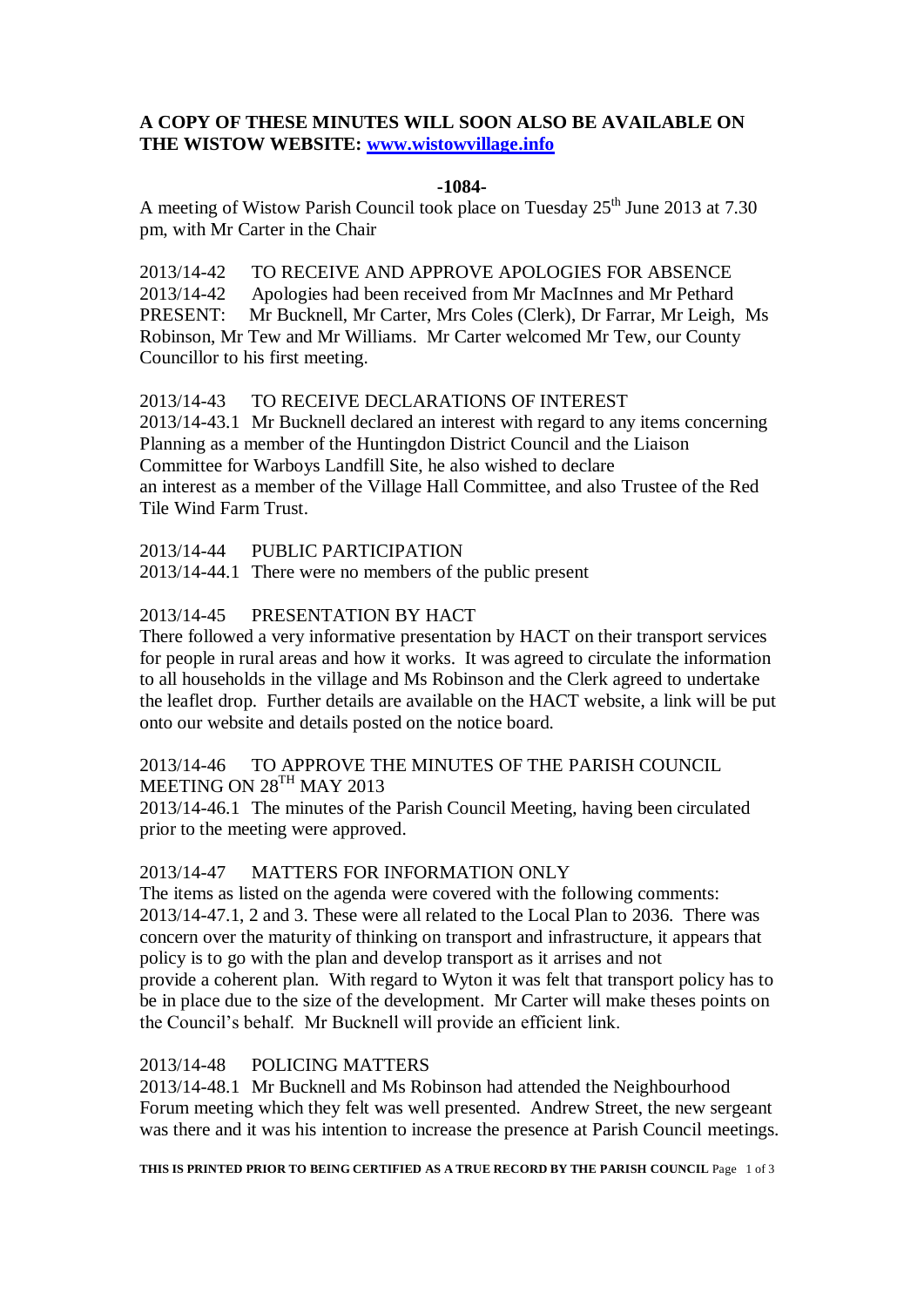#### -1085-

### 2013/14-49 RECEIVE REPORTS FROM COUNTY AND DISTRICT **COUNCILLORS**

2013/14-49.1 Mr Tew had nothing to report.

2013/14-49.2 Mr Bucknell reported that HDC had appointed a new Managing Director last month, she had now taken up her post, earlier than expected. Over the next few months HDC's Sport and Active Lifestyles team will be running adult sports taster sessions as part of the Sport England funded DASH project. The taster booklet is available from [www.huntingdonshire.gov.uk/dash.](http://www.huntingdonshire.gov.uk/dash) HDC has awarded its  $1000<sup>th</sup>$ Food Hygiene certificate.

2013/14-49.3 Mr Pethard had sent his apologies.

### 2013/14-50 FINANCE

a) to approve the financial statement and cashflow prediction for 2013/14 2013/14-50.1 This had been circulated to Councillors present prior to the meeting, and it was unanimously agreed. Dr Farrar asked for Clerks salary and expenses to be reported in the same way as the report to D Tonks. b) to approve payments of outstanding amounts 2013/14-50.2

D Tonks, quarterly Salary and expenses  $£737.20$ 

2013/14-51 CORRESPONDENCE

2012/13-51.1,2 Both items had been dealt with.

### 2013/14-52 TO CONSIDER ANY PLANNING APPLICATIONS RECEIVED 2013/14-52.1 None received

2013/14-52.2 Work commitments had prevented Mr Carter attending the Planning Forum, Mr Bucknell attended and confirmed the subject was Local Plan to 2036.

# 2013/14-53 HIGHWAY WARDEN'S REPORT

2013/14-53.1 Potholes are being worked on and the replacement of the solar sign is being progressed and is just a matter of time.

2013/14-53.2 It would be too expensive to remove the spoil from ditches from site, the Clerk would ask Mr Bowd for the use of the corner of his allotment.

2013/14-53.3 Notes from the Flood Forum had been circulated.

### 2013/14-54 UPDATE ON PLAYGROUND

2013/14-54.1 It was agreed to instruct Fergusons to treat the path with herbicide and volunteers would rake the path over to level it out. Mr Carter would look at the gate and realign it.

2013/14-54.2 The bin had been removed.

2013/14-54.3 We are not in the SITA catchment area for funding.

### 2013/14-55 UPDATE ON CONNECTING CAMBRIDGESHIRE

2013/14-55-1 Email had been circulated. Wistow is within the area as part of Warboys exchange.

**THIS IS PRINTED PRIOR TO BEING CERTIFIED AS A TRUE RECORD BY THE PARISH COUNCIL** Page 2 of 3